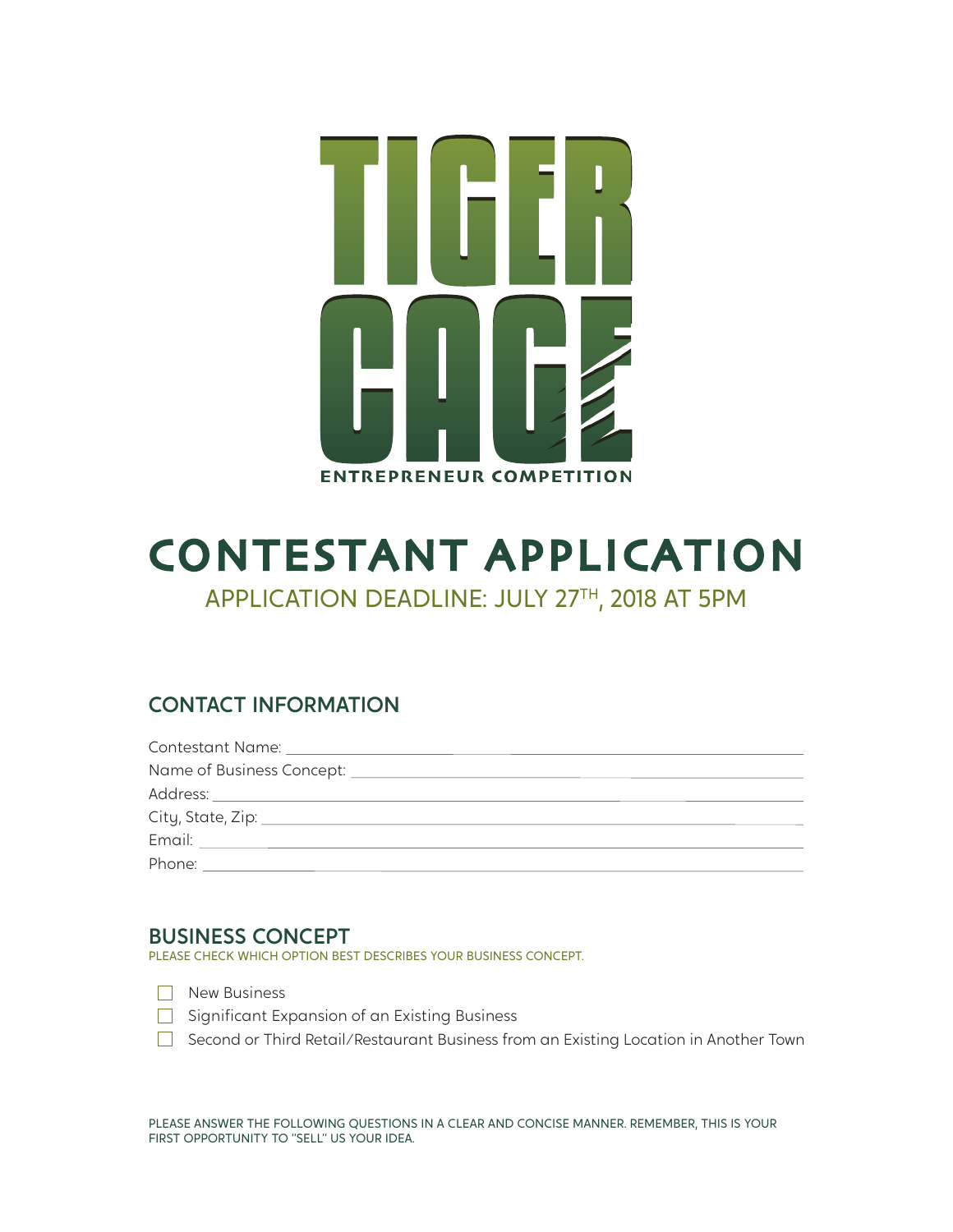

WHANNING WHAT IS the problem you are solving or opportunity you wish to capitalize upon?



What are your project costs, liabilities, expenses, etc.? How will you make money?